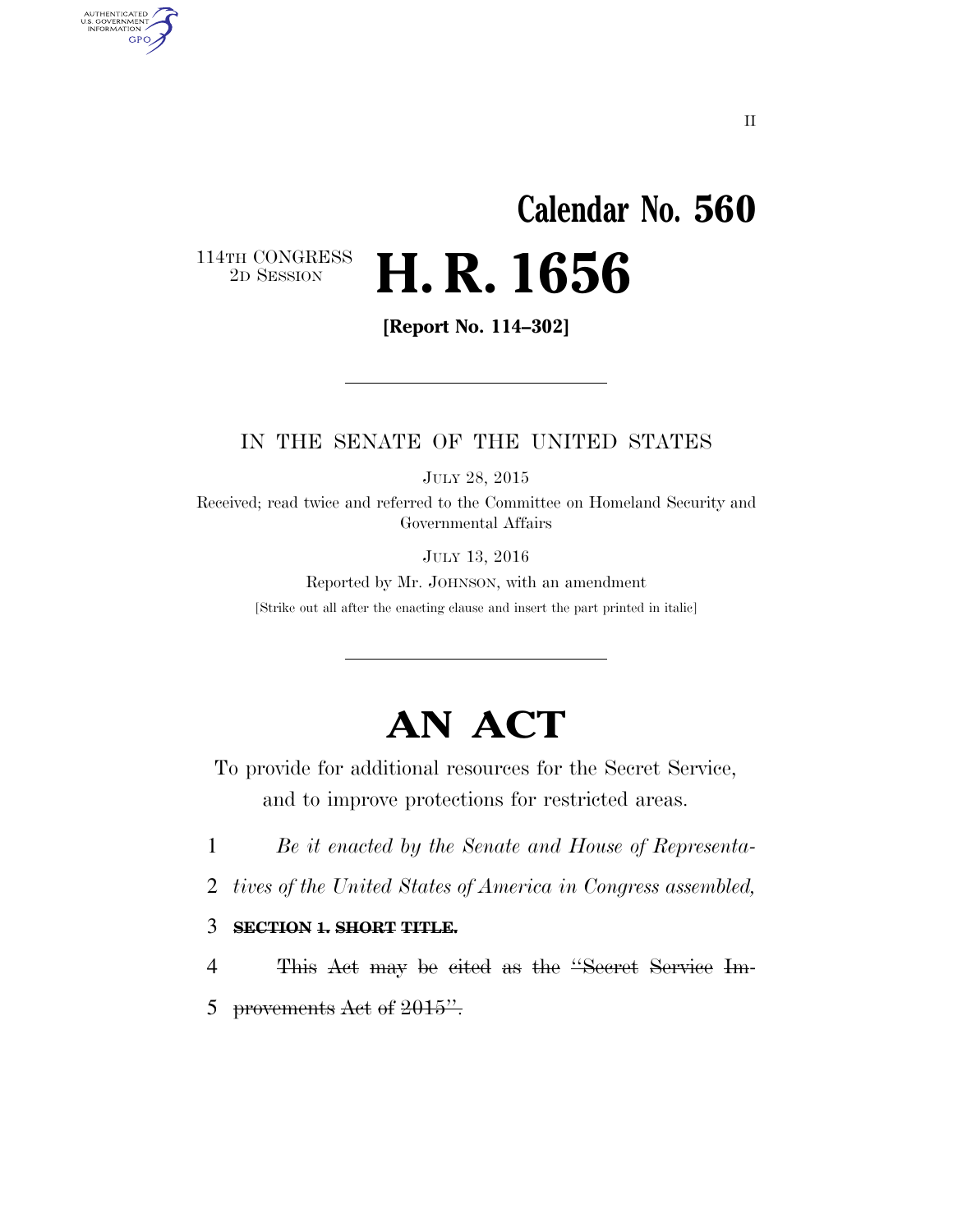## 1 **SEC. 2. PRESIDENTIAL APPOINTMENT OF DIRECTOR OF**  2 **THE SECRET SERVICE.**

3 Section 3056 of title 18, United States Code, is 4 amended by adding at the end.

5 ''(h) The Director of the Secret Service shall be ap-6 pointed by the President, by and with the advice and con-7 sent of the Senate. The Director of the Secret Service is 8 the head of the Secret Service.".

#### 9 **SEC. 3. RESTRICTED BUILDING OR GROUNDS.**

10 Section  $1752(a)$  of title 18, United States Code, is 11 amended—

12  $(1)$  in paragraph  $(3)$ , by striking "or" at the 13 end;

14  $\left(2\right)$  in paragraph  $\left(4\right)$ , by inserting "or" at the 15 end; and

16  $\left(3\right)$  by inserting after paragraph  $\left(4\right)$  the fol-17 lowing:

 $\frac{4}{5}$  knowingly, and with the intent to enter a restricted building or grounds, causes any object to enter any restricted building or grounds, when, or so 21 that, such object, in fact, impedes or disrupts the or- derly conduct of government business or official 23 functions;".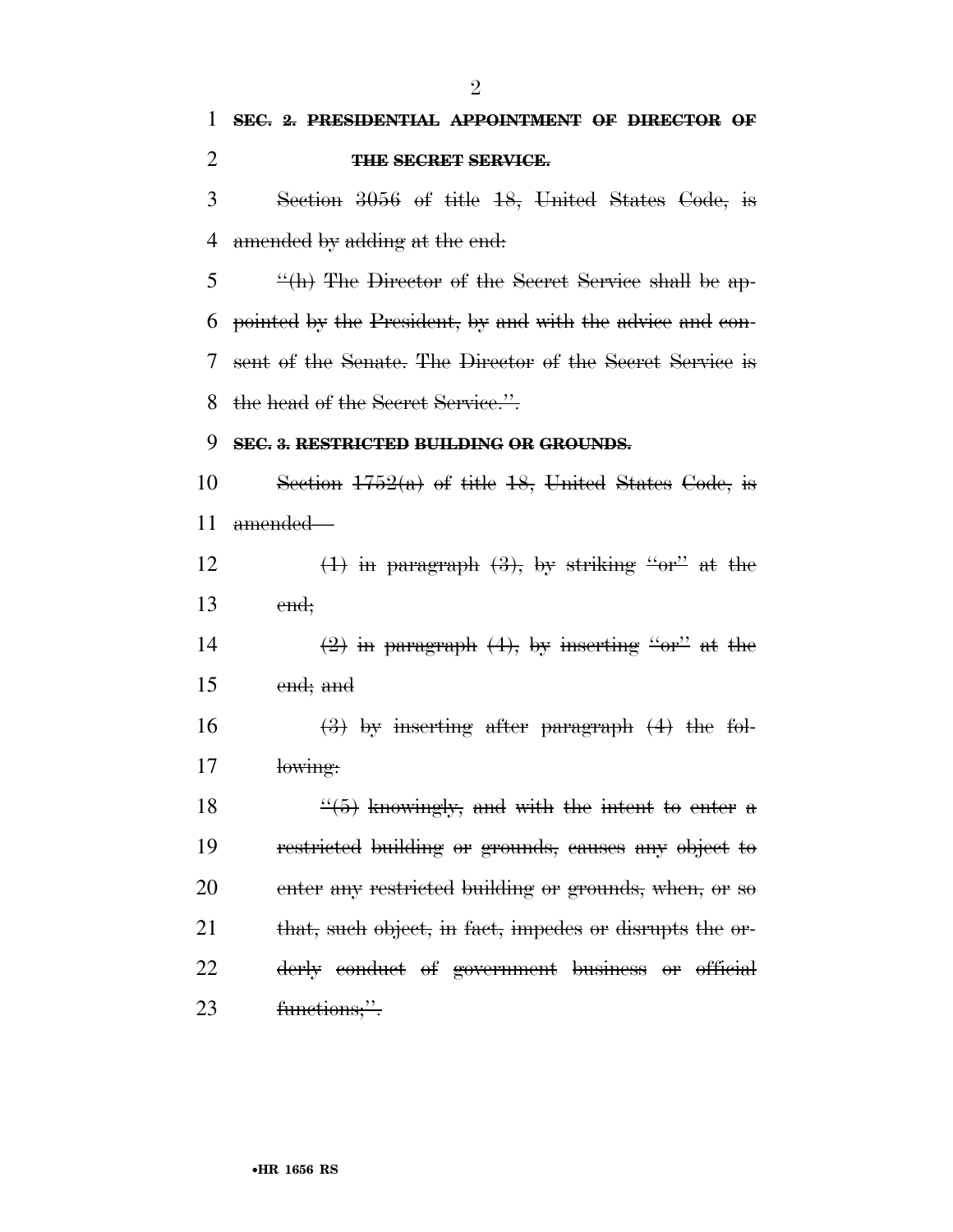#### **SEC. 4. THREATS AGAINST FORMER VICE PRESIDENTS.**

2 Section  $879(a)(4)$  of title 18, United States Code, is 3 amended by striking "section  $3056(a)(6)$ " and inserting 4  $\frac{1}{2}$   $\frac{1}{2}$   $\frac{1}{2}$   $\frac{1}{2}$   $\frac{1}{2}$   $\frac{1}{2}$   $\frac{1}{2}$   $\frac{1}{2}$   $\frac{1}{2}$   $\frac{1}{2}$   $\frac{1}{2}$   $\frac{1}{2}$   $\frac{1}{2}$   $\frac{1}{2}$   $\frac{1}{2}$   $\frac{1}{2}$   $\frac{1}{2}$   $\frac{1}{2}$   $\frac{1}{2}$   $\frac{1}{2}$   $\frac{1}{2}$   $\frac{1}{2}$ 

#### **SEC. 5. INCREASED TRAINING.**

 Beginning in the first full fiscal year after the date of enactment of this Act, the Director of the Secret Service shall increase the annual number of hours spent training by officers and agents of the Secret Service, including offi- cers of the United States Secret Service Uniformed Divi- sion established under section 3056A of title 18, United States Code and agents operating pursuant to section 3056 of title 18, United States Code, including joint train-ing between the two.

#### **SEC. 6. TRAINING FACILITIES.**

 The Director of the Secret Service is authorized to construct facilities at the Rowley Training Center nec- essary to improve the training of officers of the United States Secret Service Uniformed Division established under section 3056A of title 18, United States Code and agents of the United States Secret Service, operating pur-suant to section 3056 of title 18, United States Code.

#### **SEC. 7. HIRING OF ADDITIONAL OFFICERS AND AGENTS.**

 The Director of the Secret Service is authorized to hire not fewer than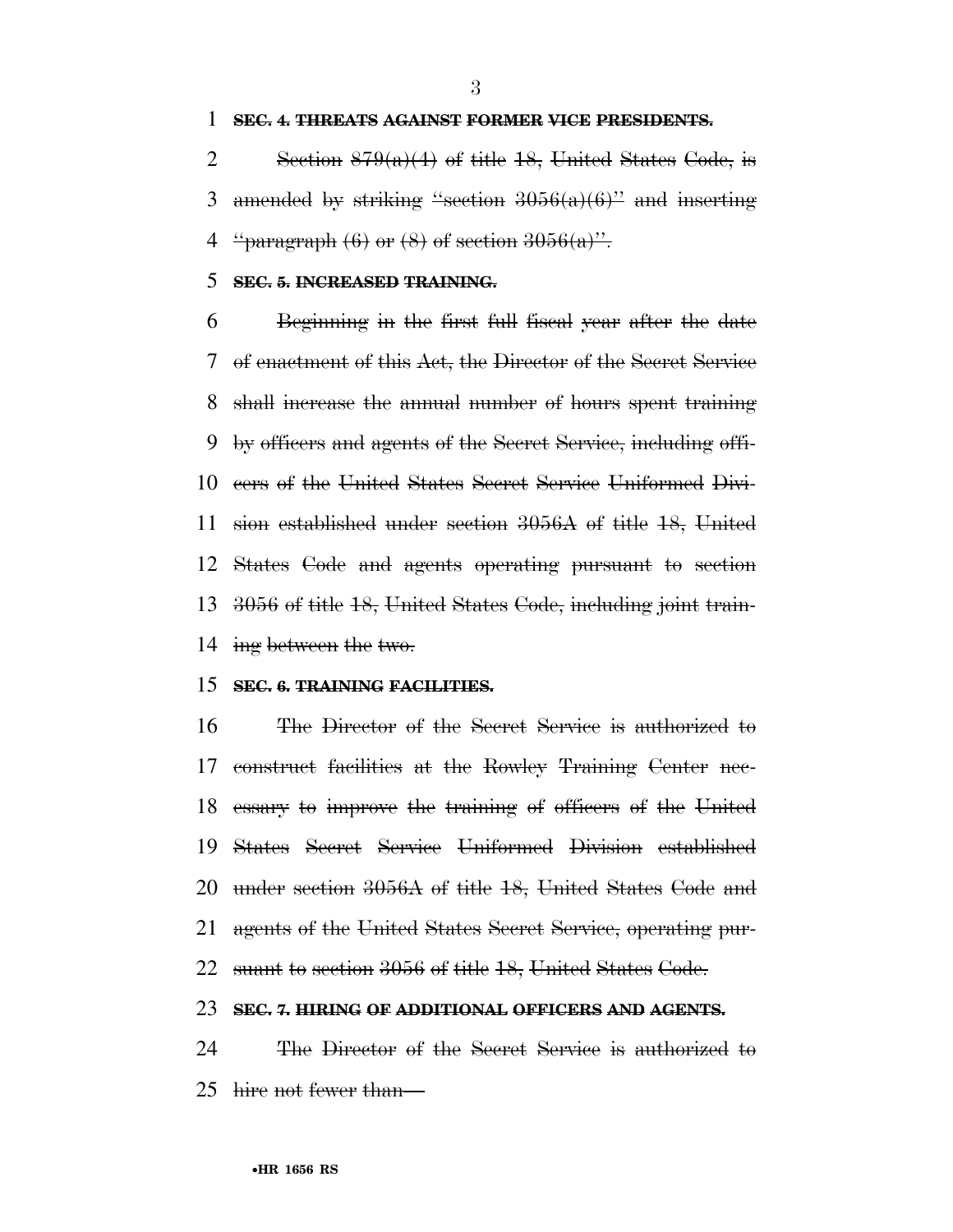(1) 200 additional officers for the United States Secret Service Uniformed Division established under section 3056A of title 18, United States Code; and (2) 85 additional agents for the United States Secret Service Presidential Protective Detail, oper- ating pursuant to section 3056 of title 18, United States Code.

#### **SEC. 8. EVALUATION OF VULNERABILITIES AND THREATS.**

 (a) IN GENERAL.—The Director of the Secret Service shall devise and adopt improved procedures for evaluating vulnerabilities in the security of the White House and threats to persons protected by the Secret Service, includ- ing threats posed by unmanned aerial systems or explosive 14 devices.

 (b) REPORT.—Not later than 1 year after the date of enactment of this Act, the Director of the Secret Service shall report on the implementation of subsection (a) to— (1) the Committee on the Judiciary of the House of Representatives;  $\left(2\right)$  the Committee on the Judiciary of the Sen-

ate;

22 (3) the Committee on Homeland Security of the House of Representatives;

 (4) the Committee on Homeland Security and Governmental Affairs of the Senate; and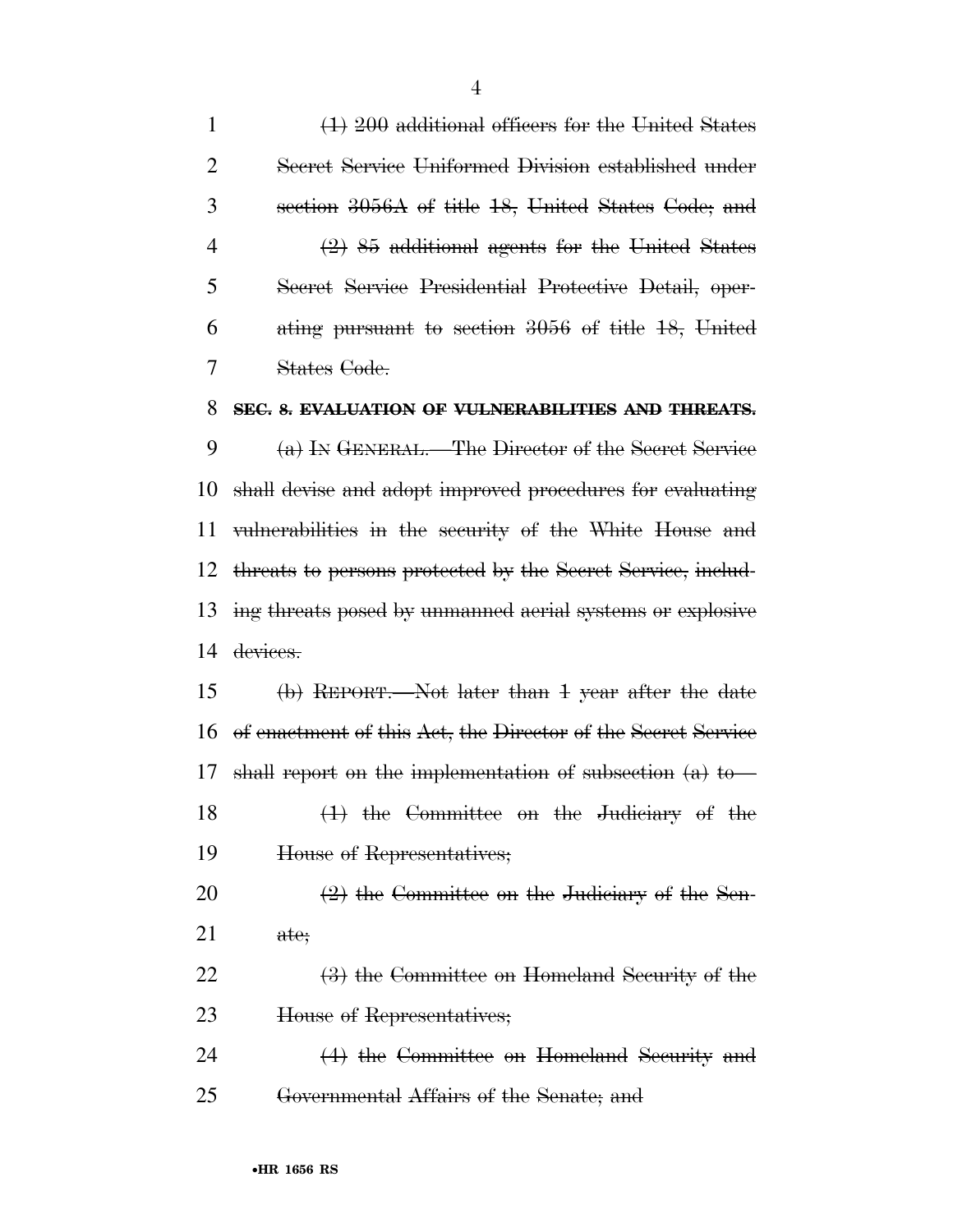| $\mathbf{1}$   | (5) the Committee on Oversight and Govern-                   |
|----------------|--------------------------------------------------------------|
| $\overline{2}$ | ment Reform of the House of Representatives.                 |
| 3              | SEC. 9. EVALUATION OF USE OF TECHNOLOGY.                     |
| 4              | (a) IN GENERAL.—The Director of the Secret Serv-             |
| 5              | ice, in consultation with the Under Secretary for Science    |
| 6              | and Technology of the Department of Homeland Security,       |
| 7              | and other experts, shall devise and adopt improved proce-    |
| 8              | dures for-                                                   |
| 9              | $(1)$ evaluating the ways in which technology                |
| 10             | may be used to improve the security of the White             |
| 11             | House and the response to threats to persons pro-            |
| 12             | tected by the Secret Service; and                            |
| 13             | $(2)$ retaining evidence pertaining to the duties            |
| 14             | referred to in paragraph $(1)$ for an extended period        |
| 15             |                                                              |
| 16             | (b) REPORT.—Not later than 1 year after the date             |
| 17             | of enactment of this Act, the Director of the Secret Service |
|                | 18 shall report on the implementation of subsection $(a)$ to |
| 19             | $(1)$ the Committee on the Judiciary of the                  |
| 20             | House of Representatives;                                    |
| 21             | $(2)$ the Committee on the Judiciary of the Sen-             |
| 22             | ate;                                                         |
| 23             | (3) the Committee on Homeland Security of the                |
| 24             | House of Representatives;                                    |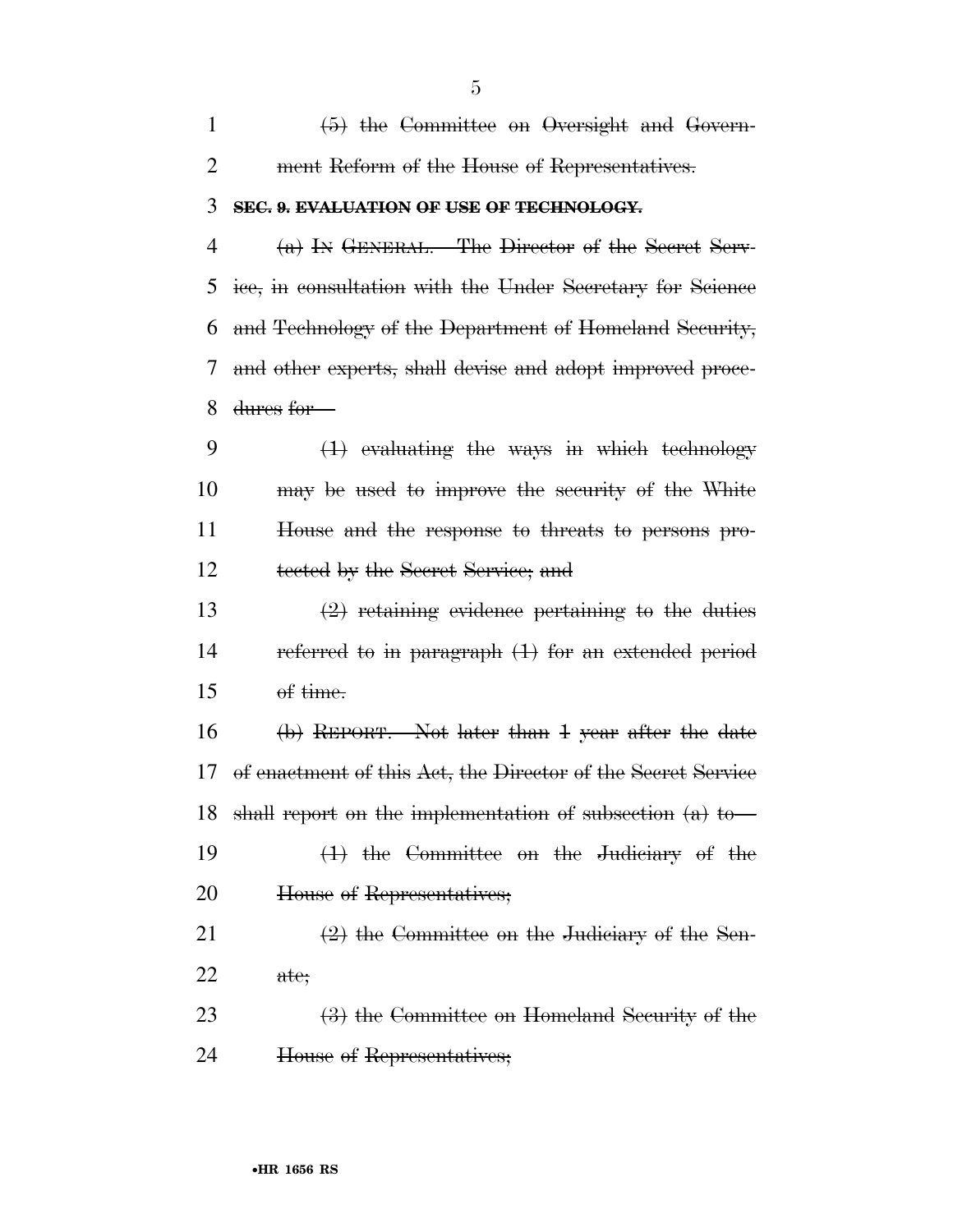| $\mathbf{1}$   | $(4)$ the Committee on Homeland Security and                |
|----------------|-------------------------------------------------------------|
| $\overline{2}$ | Governmental Affairs of the Senate; and                     |
| 3              | (5) the Committee on Oversight and Govern-                  |
| 4              | ment Reform of the House of Representatives.                |
| 5              | SEC. 10. EVALUATION OF USE OF ADDITIONAL WEAPONRY.          |
| 6              | The Director of the Secret Service shall evaluate the       |
| 7              | practicability of equipping agents and officers with weap-  |
| 8              | ons other than those provided to officers and agents of     |
| 9              | the Secret Service as of the date of enactment of this Act, |
| 10             | including nonlethal weapons.                                |
| 11             | SEC. 11. SECURITY COSTS FOR SECONDARY RESIDENCES.           |
| 12             | (a) IN GENERAL. The Presidential Protection As-             |
| 13             | sistance Act of $1976$ (18 U.S.C. 3056 note) is amended     |
| 14             | by striking section 4 and inserting the following.          |
| 15             | "SEC. 4. NOTIFICATION REGARDING EXPENDITURES ON             |
| 16             | NON-GOVERNMENTAL PROPERTIES.                                |
| 17             | "The Secret Service shall notify the Committees on          |
|                | 18 Appropriations of the House and Senate of any expendi-   |
| 19             | tures for permanent facilities, equipment, and services to  |
| 20             | secure any non-Governmental property in addition to the     |
| 21             | one non-Governmental property designated by each            |
| 22             | protectee under subsection $(a)$ or $(b)$ of section 3.".   |
| 23             | (b) CONFORMING AMENDMENTS.—The Presidential                 |
|                | 24 Protection Assistance Act of 1976 (18 U.S.C. 3056 note), |
|                | 25 as amended by this Act, is further amended—              |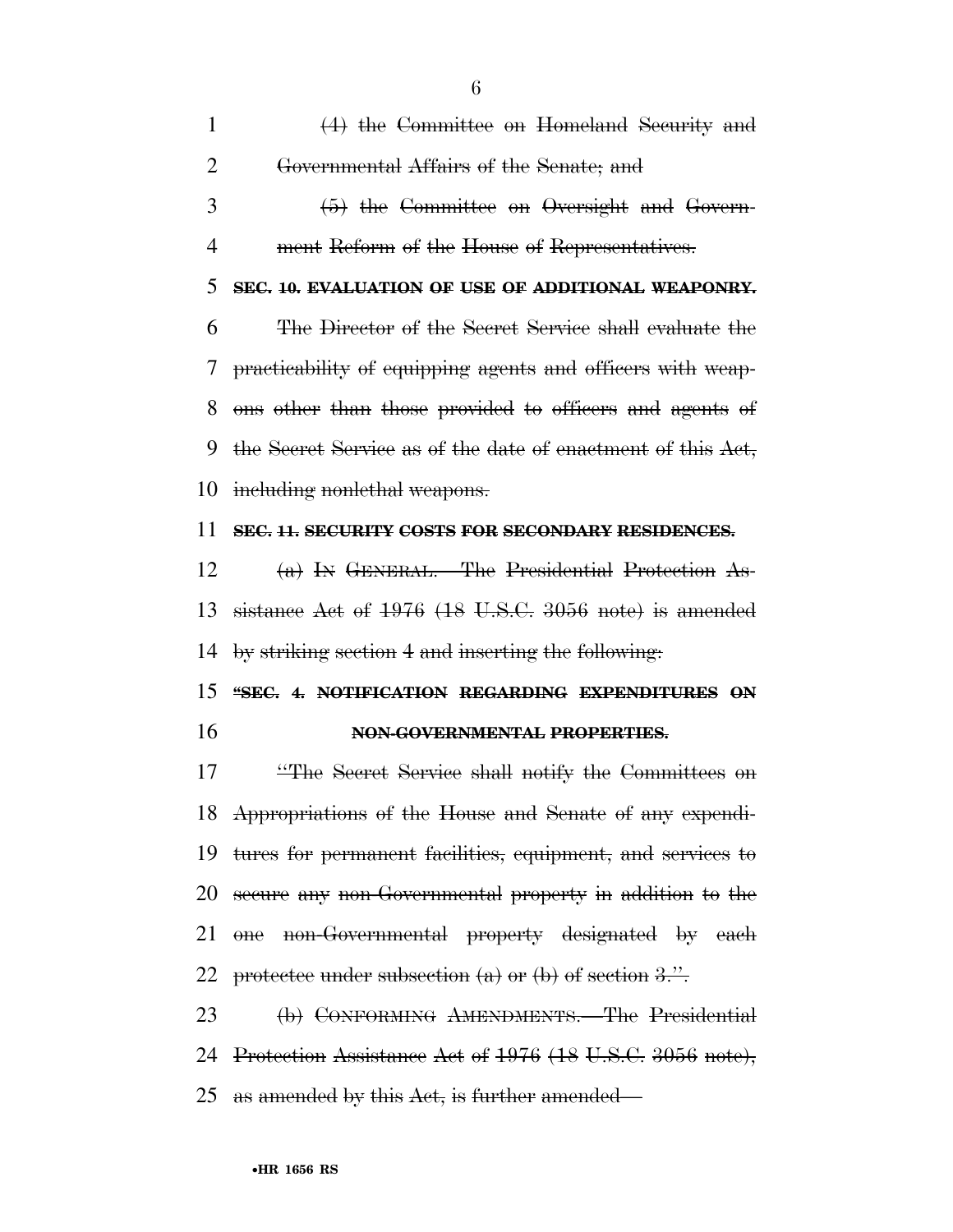$(1)$  in section  $3(b)$ , by striking "any expendi- tures by the Secret Service'' and all that follows through ''imposed under section 4'' and inserting ''any expenditures by the Secret Service for perma- nent facilities, equipment, and services to secure the non-Governmental property previously designated under subsection (a) are subject to the requirements set forth in section 4''; and

9 (2) in section  $5(e)$ , by striking "within the limi-10 tations imposed under section 4".

#### **SEC. 12. ESTABLISHMENT OF ETHICS PROGRAM OFFICE.**

 Subject to the oversight of the Office of Chief Counsel of the United States Secret Service, the Director of the Secret Service shall establish an Ethics Program Office, consisting of a minimum of two employees, to administer the provisions of the Ethics in Government Act of 1978, as amended, and to provide increased training to employ-ees of the United States Secret Service.

#### **SEC. 13. SENSE OF CONGRESS.**

 It is the sense of Congress that an assessment made by the Secretary of Homeland Security or the Director of the Secret Service with regard to physical security of the White House and attendant grounds, and any secu-24 rity-related enhancements thereto should be accorded sub-stantial deference by the National Capital Planning Com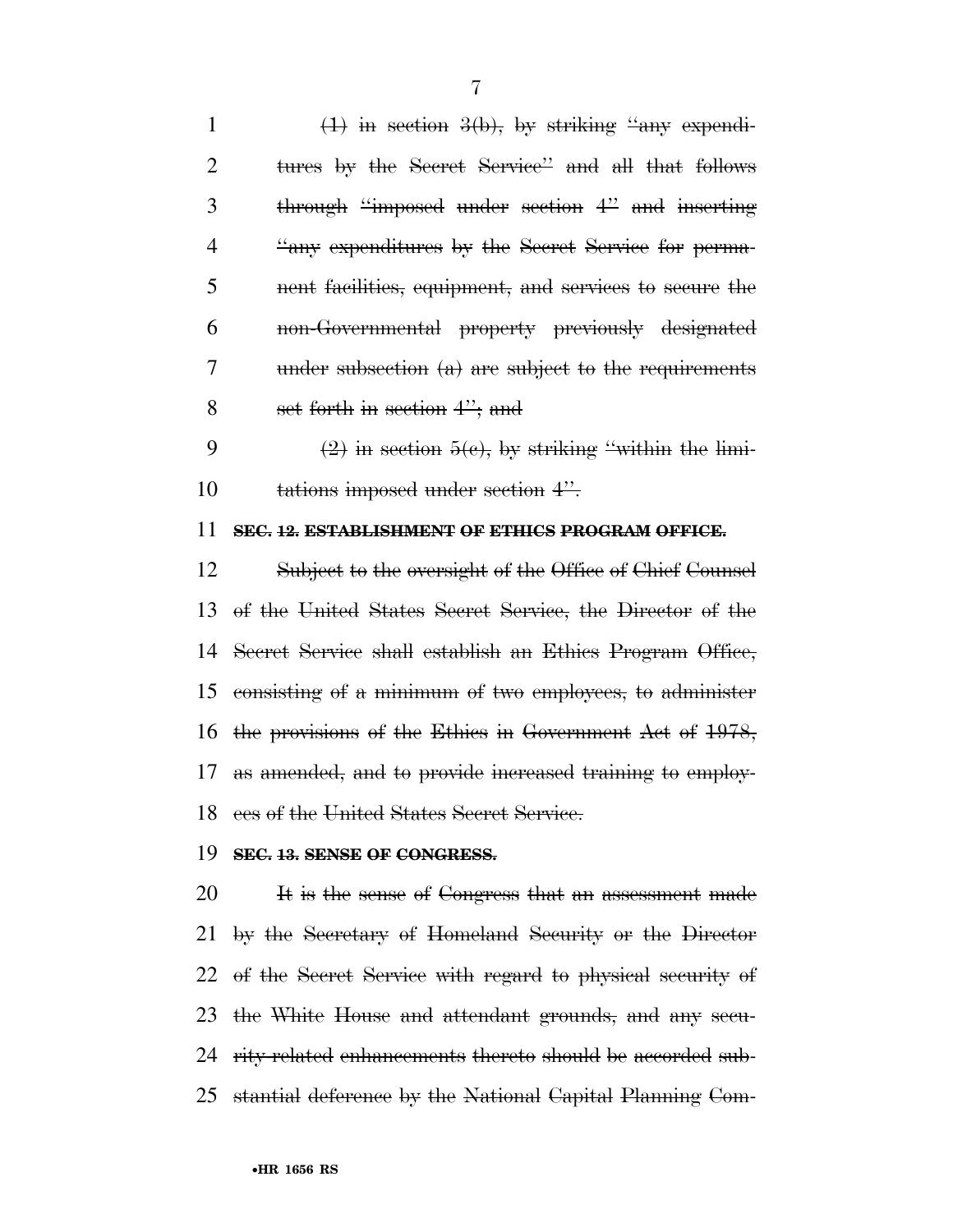mission, the Commission of Fine Arts, and any other rel-2 evant entities.

#### *SECTION 1. SHORT TITLE.*

 *This Act may be cited as the ''Secret Service Improve-ments Act of 2016''.* 

#### *SEC. 2. RESTRICTED BUILDING OR GROUNDS.*

 *(a) PURPOSE.—The purpose of this section is to crim- inalize knowingly throwing, operating, or placing an au- tonomous or remotely operated vehicle or dangerous weapon in a restricted building or grounds and to provide addi- tional clarification as to what constitutes a restricted build-ing or grounds.* 

 *(b) AMENDMENT.—Section 1752 of title 18, United States Code, is amended—* 

 *(1) in subsection (a)— (A) in paragraph (3), by striking ''or'' at the end;* 

 *(B) in paragraph (4), by adding ''or'' at the end; and* 

 *(C) by inserting after paragraph (4) the fol-lowing:* 

 *''(5) knowingly causes any autonomous or re- motely operated vehicle or dangerous weapon to enter any restricted building or grounds, with the intent for such autonomous or remotely operated vehicle or dan-*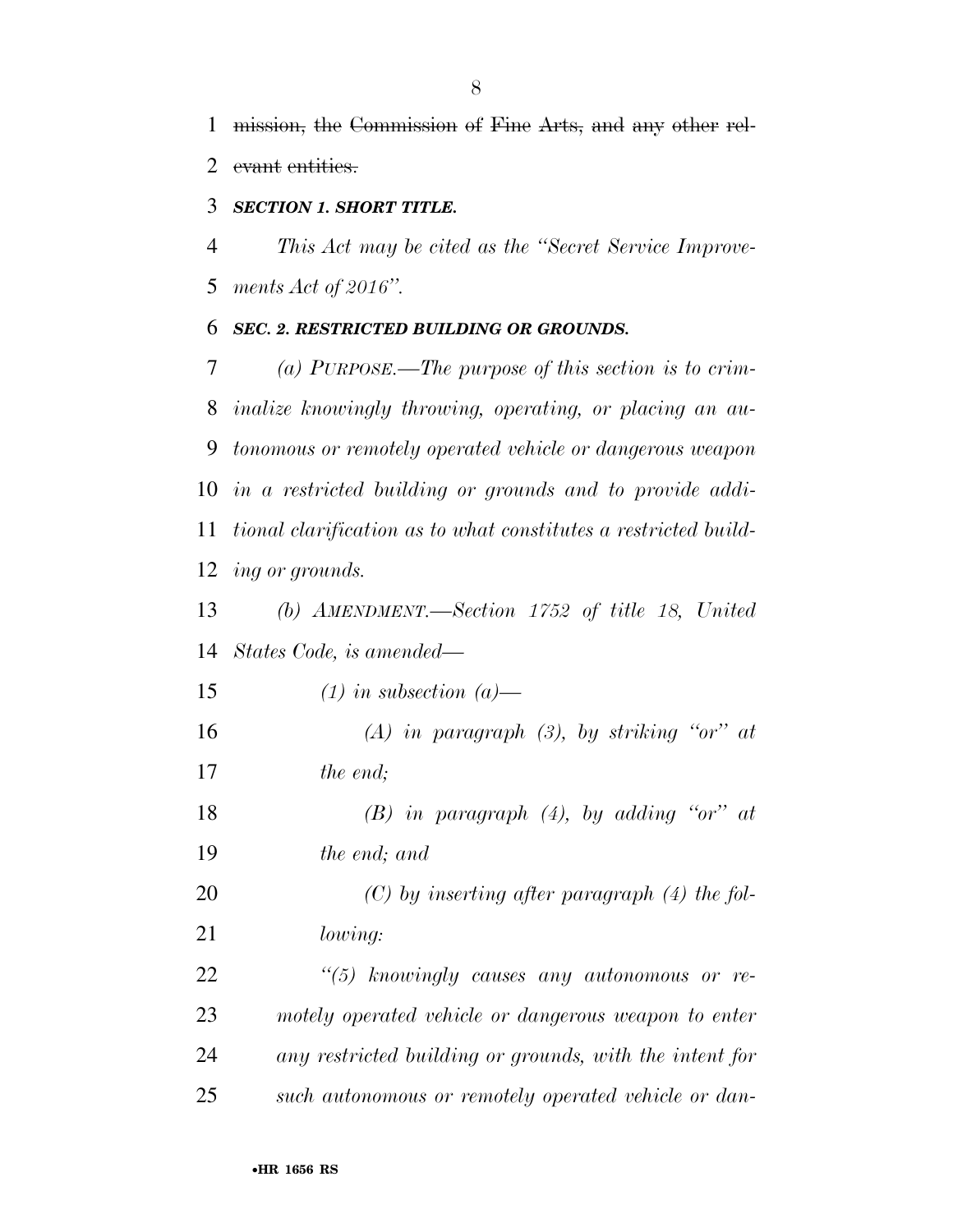| $\mathbf{1}$   | gerous weapon to enter a restricted building or                    |
|----------------|--------------------------------------------------------------------|
| $\overline{2}$ | grounds, when, or so that, such autonomous or re-                  |
| 3              | motely operated vehicle or dangerous weapon, in fact,              |
| $\overline{4}$ | impedes or disrupts the orderly conduct of Govern-                 |
| 5              | ment business or official functions;";                             |
| 6              | (2) in subsection (b)(1), by striking subpara-                     |
| 7              | $graph(A)$ and inserting the following:                            |
| 8              | "(A) during and in relation to the offense,                        |
| 9              | a deadly or dangerous weapon or firearm is                         |
| 10             | used, carried, or otherwise enters the restricted                  |
| 11             | building or grounds; or"; and                                      |
| 12             | (3) in subsection $(c)(1)$ —                                       |
| 13             | $(A)$ by redesignating subparagraphs $(A)$ ,                       |
| 14             | $(B)$ , and $(C)$ as clauses $(i)$ , $(ii)$ , and $(iv)$ , respec- |
| 15             | tively, and adjusting the margins accordingly;                     |
| 16             | $(B)$ in the matter preceding clause (i), as                       |
| 17             | redesignated, by striking "grounds' means" and                     |
| 18             | <i>inserting the following: "grounds'</i> —                        |
| 19             | "(A) means";                                                       |
| 20             | $(C)$ in clause (ii), as redesignated, by strik-                   |
| 21             | ing "or" at the end;                                               |
| 22             | $(D)$ by inserting after clause (ii), as redesig-                  |
| 23             | nated, the following:                                              |
| 24             | "( <i>iii</i> ) of a building or grounds that the                  |
| 25             | President or other person protected by the                         |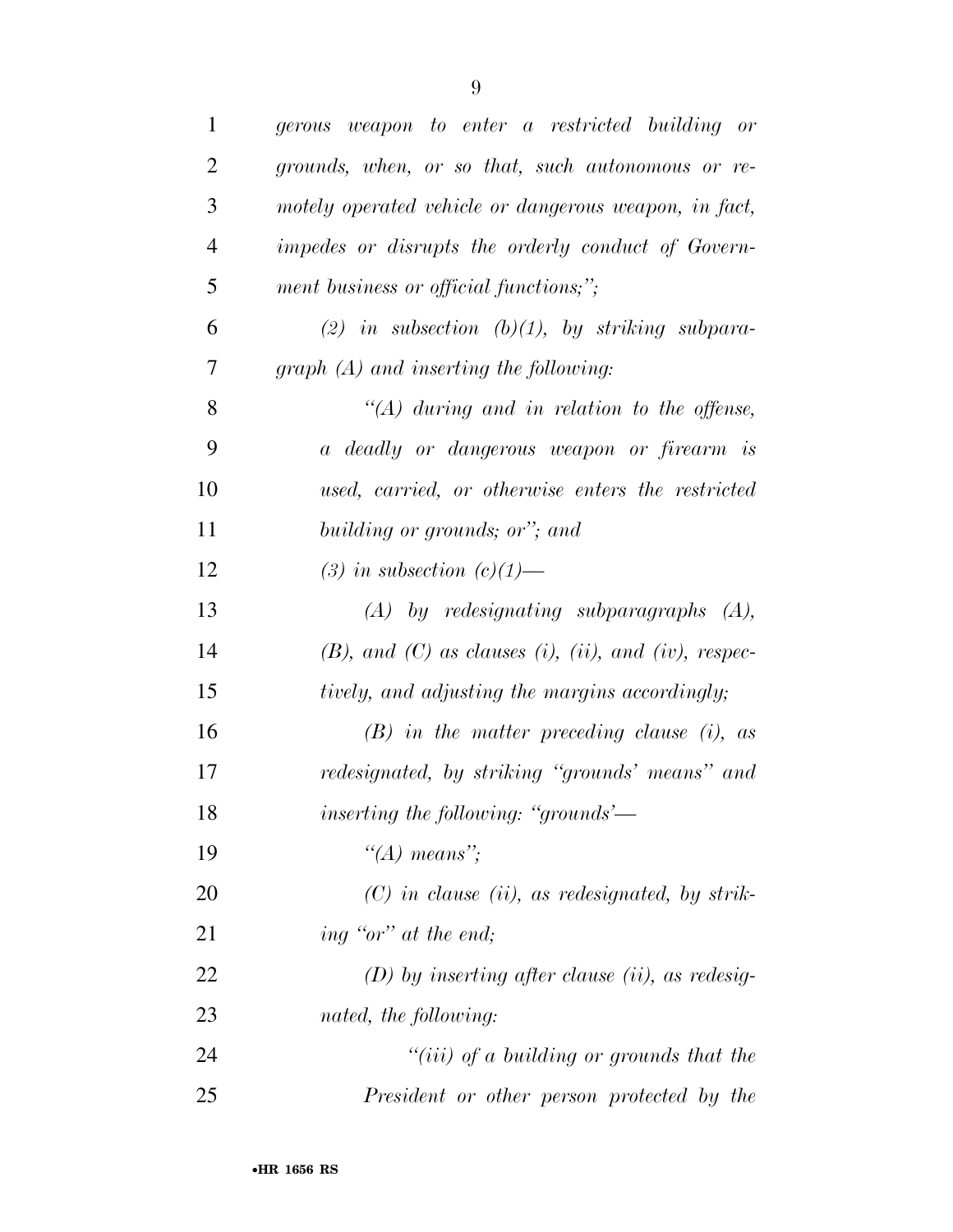| $\overline{2}$ | ernmental property in accordance with the                      |
|----------------|----------------------------------------------------------------|
| 3              | Presidential Protection Assistance Act of                      |
| $\overline{4}$ | 1976 (18 U.S.C. 3056 note); or"; and                           |
| 5              | $(E)$ by adding at the end the following:                      |
| 6              | $\lq\lq(B)$ includes the airspace above any posted,            |
| 7              | cordoned off, or otherwise restricted area de-                 |
| 8              | scribed in subparagraph $(A)$ ; and".                          |
| 9              | <b>SEC. 3. THREATS AGAINST FORMER VICE PRESIDENTS.</b>         |
| 10             | (a) PURPOSE.—The purpose of this section is to au-             |
| 11             | <i>thorize the United States Secret Service to investigate</i> |
|                | 12 threats against former Vice Presidents and their families   |
|                | 13 for the duration of their protection by the United States   |
| 14             | Secret Service.                                                |
| 15             | (b) AMENDMENTS.—Section 879 of title 18, United                |
|                | 16 States Code, is amended—                                    |
| 17             | $(1)$ in subsection $(a)$ —                                    |
| 18             | $(A)$ by redesignating paragraphs $(2)$ , $(3)$ ,              |
| 19             | and $(4)$ as paragraphs $(3)$ , $(4)$ , and $(5)$ , respec-    |
| 20             | tively; and                                                    |
| 21             | $(B)$ by inserting after paragraph $(1)$ the fol-              |
| 22             | lowing:                                                        |
| 23             | "(2) a former Vice President or a member of the                |
| 24             | <i>immediate family of a former Vice President;"; and</i>      |
| 25             | (2) in subsection $(b)(1)$ —                                   |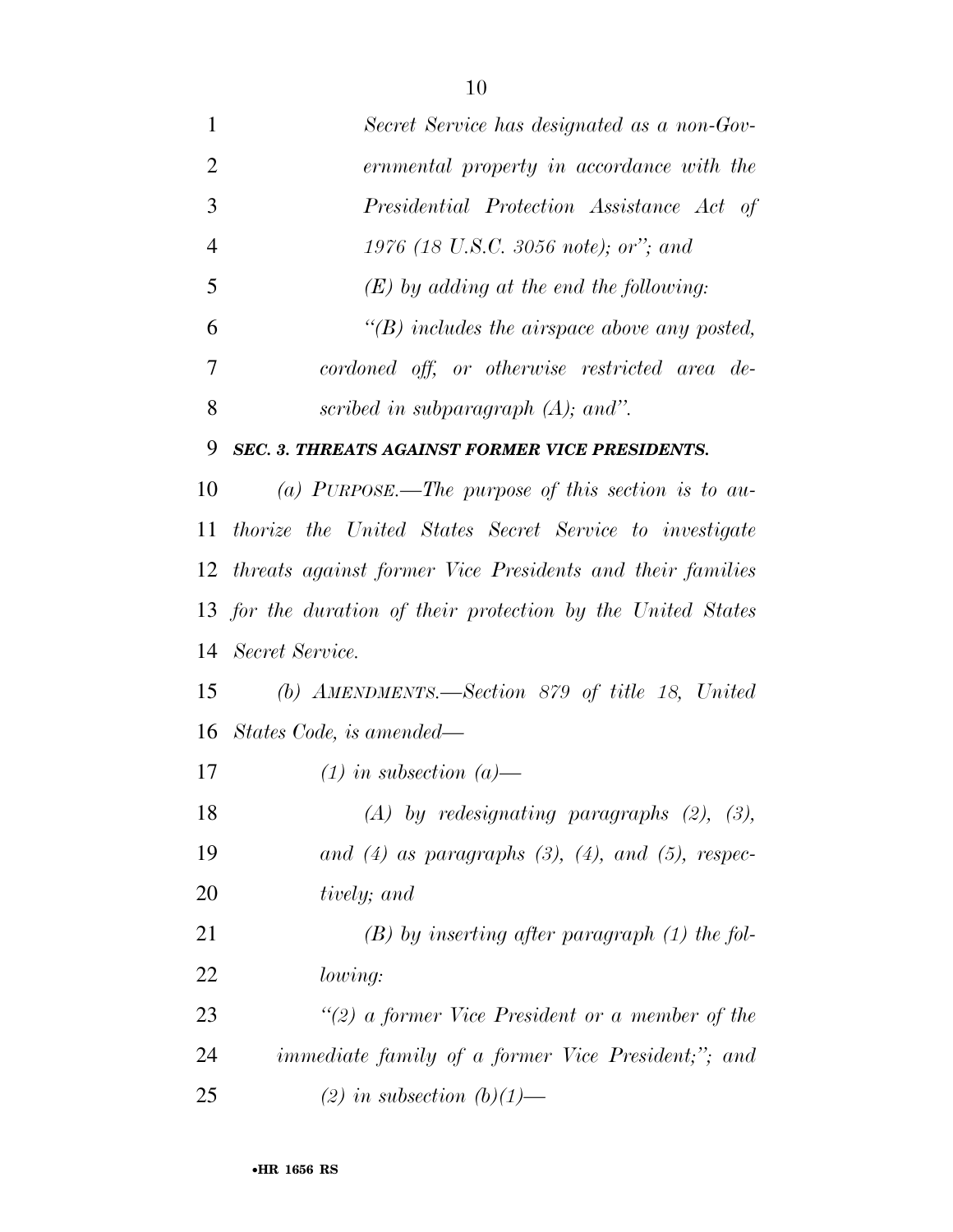| $\mathbf{1}$   | $(A)$ in subparagraph $(A)$ —                       |
|----------------|-----------------------------------------------------|
| $\overline{2}$ | (i) by striking "subsection $(a)(1)$ " and          |
| 3              | inserting "paragraphs (1) and (2) of sub-           |
| $\overline{4}$ | section $(a)$ "; and                                |
| 5              | $(ii)$ by striking "the wife of a former"           |
| 6              | President during his lifetime, the widow of         |
| 7              | a former President until her death or re-           |
| 8              | marriage, and minor children of a former            |
| 9              | President" and inserting "the spouse of a           |
| 10             | former President or former Vice President           |
| 11             | during the lifetime of the former President         |
| 12             | or former Vice President, as the case may           |
| 13             | be, the widow or widower of a former Presi-         |
| 14             | dent or former Vice President until the             |
| 15             | death or remarriage of the widow or wid-            |
| 16             | ower, and minor children of a former Presi-         |
| 17             | dent or former Vice President"; and                 |
| 18             | $(B)$ in subparagraph $(B)$ , by striking "sub-     |
| 19             | section (a)(2) and (a)(3)" and inserting "para-     |
| 20             | graphs (3) and (4) of subsection (a)".              |
| 21             | <b>SEC. 4. INCREASED TRAINING.</b>                  |
| 22             | (a) PURPOSE — The nurvose of this section is to re- |

 *(a) PURPOSE.—The purpose of this section is to re- quire increased training for United States Secret Service Protective Division Agents and Uniformed Division Offi-cers.*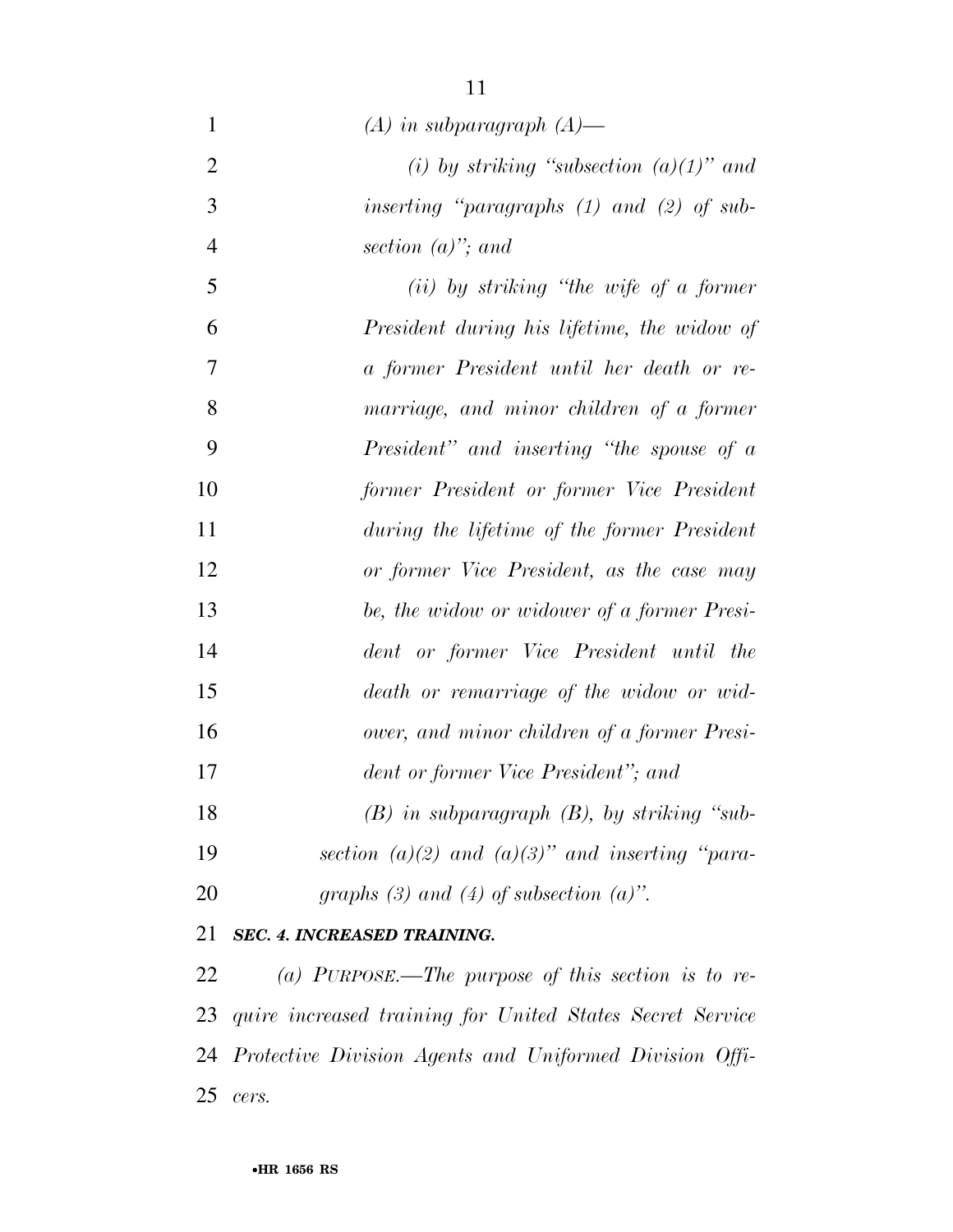*(b) REQUIREMENT.—Beginning in the first full fiscal year after the date of enactment of this Act, the Director of the Secret Service shall increase the annual number of hours spent training by officers and agents of the United States Secret Service, including officers of the United States Secret Service Uniformed Division established under section 3056A of title 18, United States Code, and agents operating pursuant to section 3056 of title 18, United States Code, including joint training between the two. The increased training hours required under this subsection shall include, at a minimum, the recommendations for training described in the United States Secret Service Protective Mission Panel Report, released on December 15, 2014.* 

#### *SEC. 5. TRAINING FACILITIES.*

 *The Director of the Secret Service is authorized to con- struct facilities at the Rowley Training Center necessary to improve the training of officers of the United States Se- cret Service Uniformed Division established under section 3056A of title 18, United States Code, and agents of the United States Secret Service, operating pursuant to section 3056 of title 18, United States Code.* 

#### *SEC. 6. HIRING OF ADDITIONAL OFFICERS AND AGENTS.*

 *The Director of the Secret Service is authorized to hire the number of officers for the United States Secret Service Uniformed Division and agents for the United States Secret*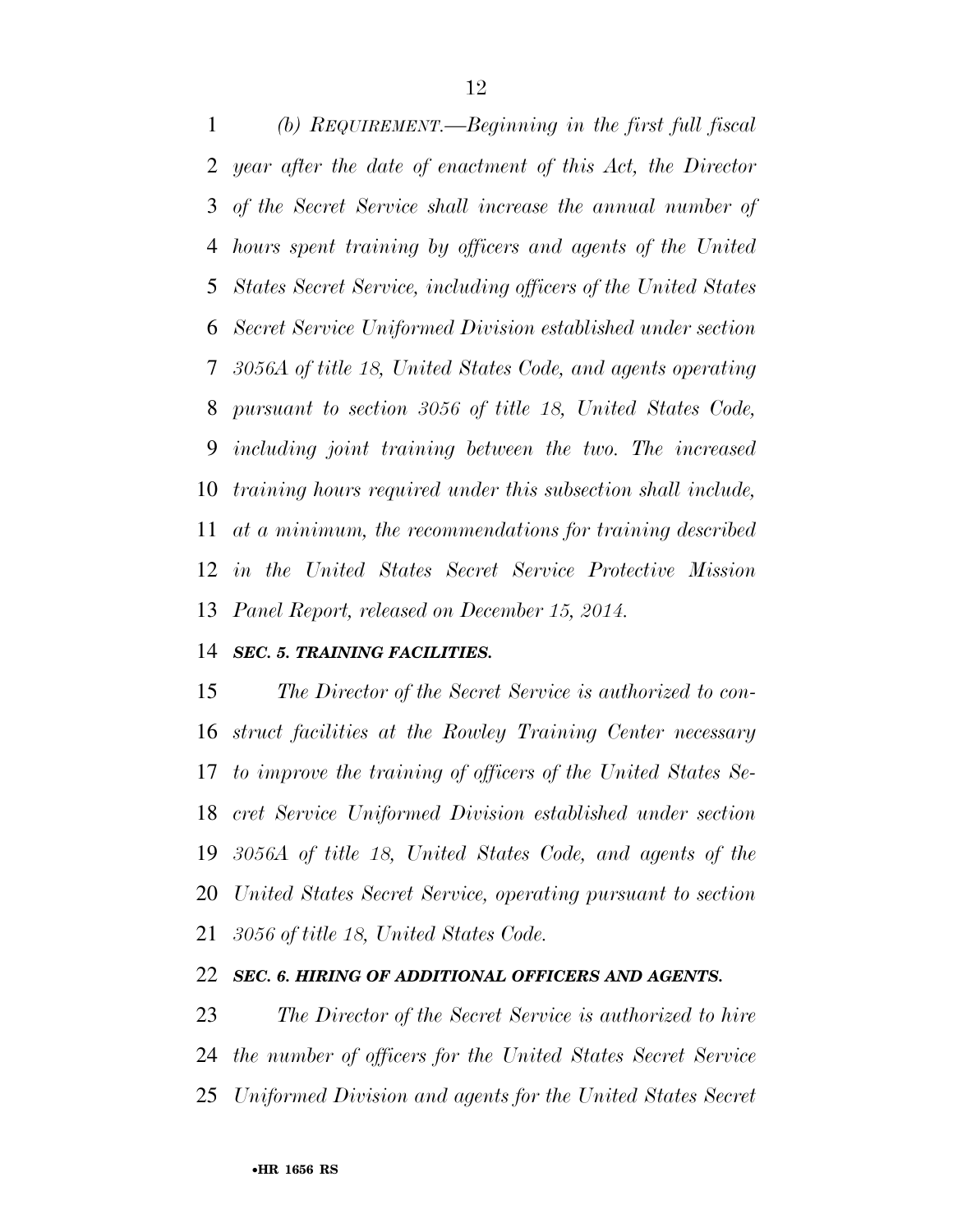*Service Presidential Protective Detail necessary to satisfy the staffing recommendations made by the United States Secret Service Protective Mission Panel Report, issued on December 15, 2014.* 

#### *SEC. 7. EVALUATION OF VULNERABILITIES AND THREATS.*

 *(a) IN GENERAL.—The Secretary of Homeland Secu- rity shall devise and adopt improved procedures for identi- fying, evaluating, and addressing vulnerabilities in the se- curity of the White House and threats to persons protected by the United States Secret Service, including threats posed by unmanned aerial systems or explosive devices.* 

 *(b) REPORT.—Not later than 1 year after the date of enactment of this Act, the Secretary of Homeland Security shall report on the implementation of subsection (a) to—* 

- *(1) the Committee on Homeland Security and Governmental Affairs of the Senate;*
- *(2) the Committee on the Judiciary of the Sen-ate;*
- *(3) the Committee on Homeland Security of the House of Representatives;*
- *(4) the Committee on Oversight and Government Reform of the House of Representatives; and*
- *(5) the Committee on the Judiciary of the House of Representatives.*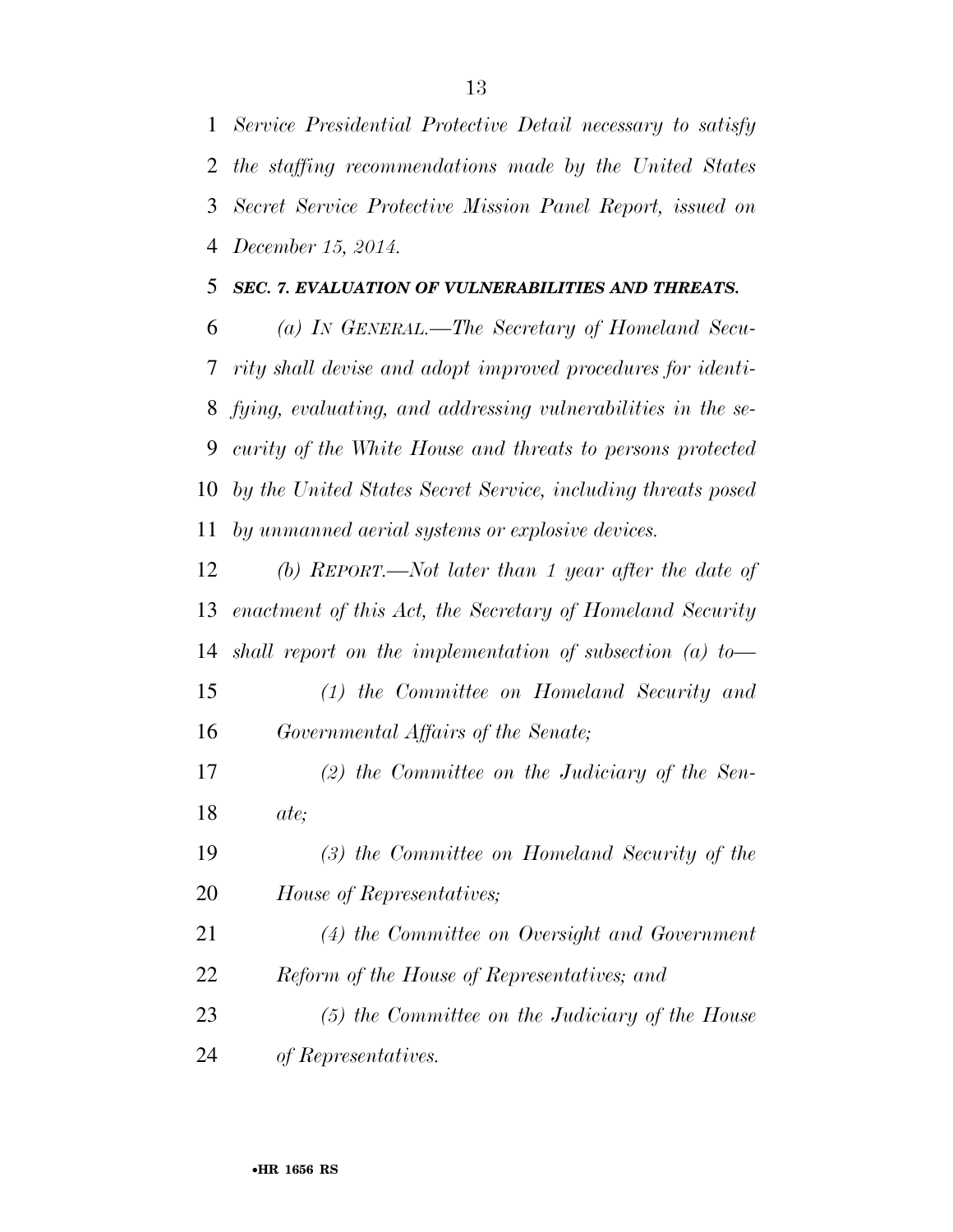#### *SEC. 8. EVALUATION OF USE OF TECHNOLOGY.*

 *(a) IN GENERAL.—The Director of the Secret Service, in coordination with the Under Secretary for Science and Technology of the Department of Homeland Security, and other experts, shall devise and adopt improved procedures for—* 

 *(1) evaluating ways in which technology may be used to improve the security of the White House and the response to threats to persons protected by the United States Secret Service; and* 

 *(2) retaining evidence pertaining to the duties referred to in paragraph (1) for an appropriate pe-riod of time.* 

 *(b) REPORT.—Not later than 1 year after the date of enactment of this Act, the Director of the Secret Service shall report on the implementation of subsection (a) to—* 

 *(1) the Committee on Homeland Security and Governmental Affairs of the Senate;* 

 *(2) the Committee on the Judiciary of the Sen-ate;* 

 *(3) the Committee on Homeland Security of the House of Representatives;* 

 *(4) the Committee on Oversight and Government Reform of the House of Representatives; and* 

 *(5) the Committee on the Judiciary of the House of Representatives.*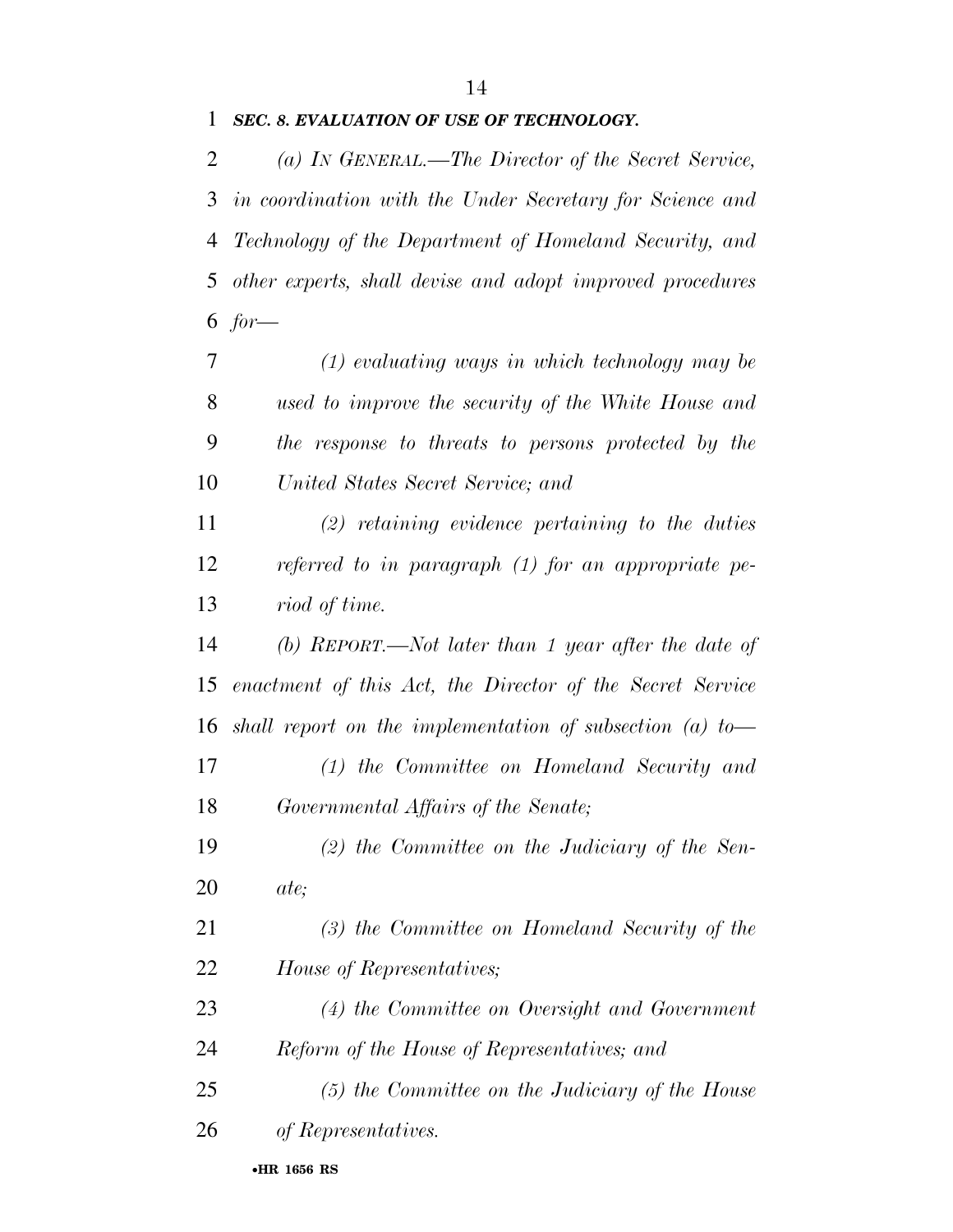| 1 | <b>SEC. 9. EVALUATION OF USE OF ADDITIONAL WEAPONRY.</b> |
|---|----------------------------------------------------------|
| 2 | The Director of the Secret Service—                      |
| 3 | $(1)$ shall evaluate the practicability of equipping     |
| 4 | agents and officers with nonlethal weapons in addi-      |
| 5 | tion to those provided to officers and agents of the     |
| 6 | United States Secret Service as of the date of enact-    |
| 7 | ment of this Act; and                                    |
| 8 | $(2)$ may evaluate the practicability of equipping       |
| 9 | agents and officers with weapons beyond those pro-       |

 *vided to officers and agents of the United States Se-cret Service as of the date of enactment of this Act.* 

*SEC. 10. SECURITY COSTS FOR SECONDARY RESIDENCES.* 

 *(a) IN GENERAL.—The Presidential Protection Assist- ance Act of 1976 (18 U.S.C. 3056 note) is amended by strik-ing section 4 and inserting the following:* 

### *''SEC. 4. NOTIFICATION REGARDING EXPENDITURES ON NON-GOVERNMENTAL PROPERTIES.*

 *''The Secret Service shall notify the Committees on Ap- propriations of the House and Senate, the Committee on Homeland Security and Governmental Affairs of the Sen- ate, the Committee on the Judiciary of the Senate, the Com- mittee on Oversight and Government Reform of the House of Representatives, and the Committee on the Judiciary of the House of Representatives of any expenditures for perma- nent facilities, equipment, and services to secure any non-Governmental property in addition to the one non-Govern-*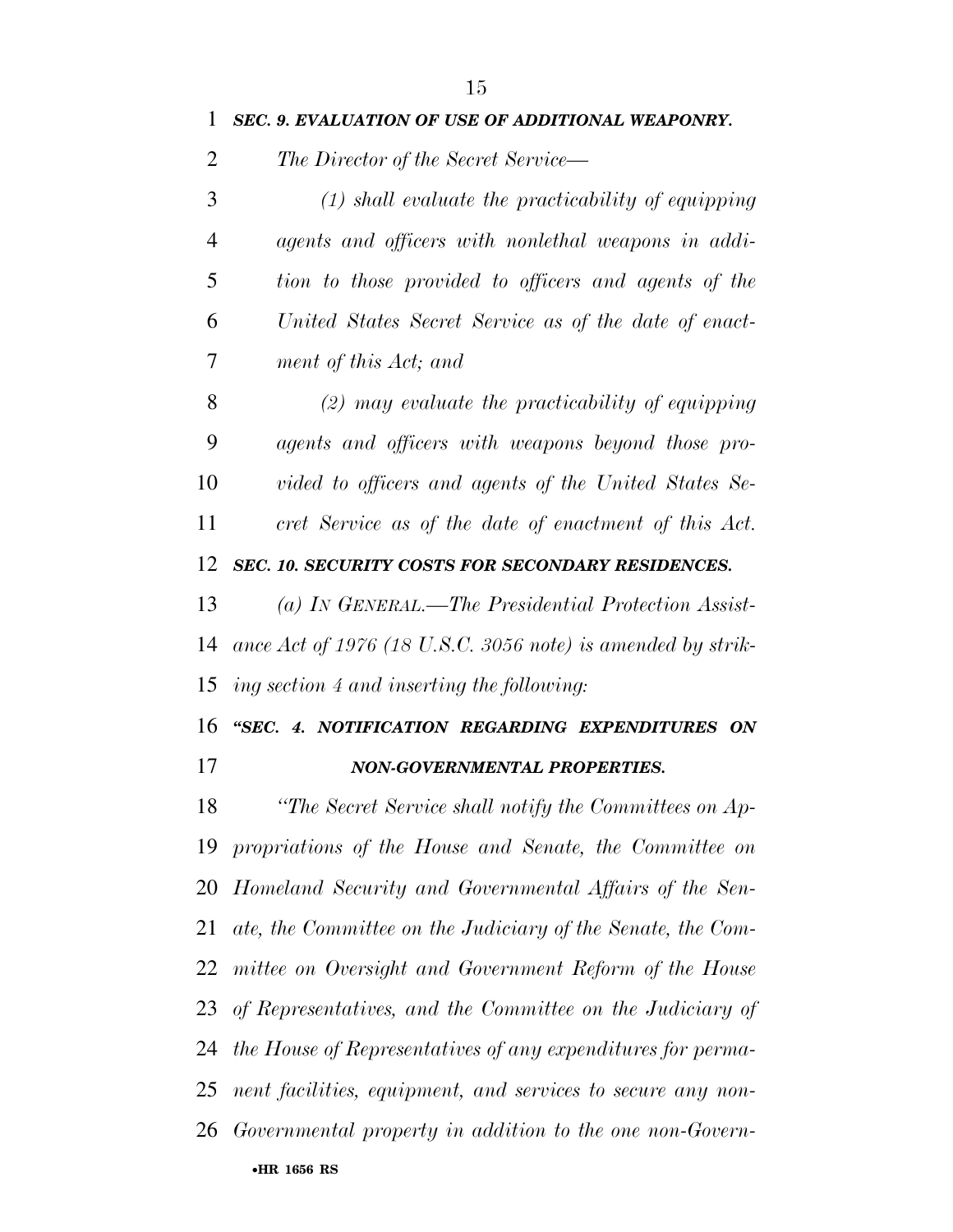*mental property designated by each protectee under sub-section (a) or (b) of section 3.''.* 

 *(b) CONFORMING AMENDMENTS.—The Presidential Protection Assistance Act of 1976 (18 U.S.C. 3056 note), as amended by this Act, is further amended—* 

 *(1) in section 3(b), by striking ''any expendi- tures by the Secret Service'' and all that follows through ''imposed under section 4'' and inserting ''any expenditures by the Secret Service for perma- nent facilities, equipment, and services to secure the non-Governmental property previously designated under subsection (a) are subject to the requirements set forth in section 4''; and* 

 *(2) in section 5(c), by striking ''within the limi-tations imposed under section 4''.* 

#### *SEC. 11. ESTABLISHMENT OF ETHICS PROGRAM OFFICE.*

 *Subject to the oversight of the Designated Agency Eth- ics Official of the Department of Homeland Security, and in accordance with the regulations under the Ethics in Gov- ernment Act of 1978 (5 U.S.C. App.), there shall be estab- lished an Ethics Program Office in the Office of the Chief Counsel of the United States Secret Service, which shall en- sure compliance with the Ethics in Government Act of 1978 (5 U.S.C. App.).*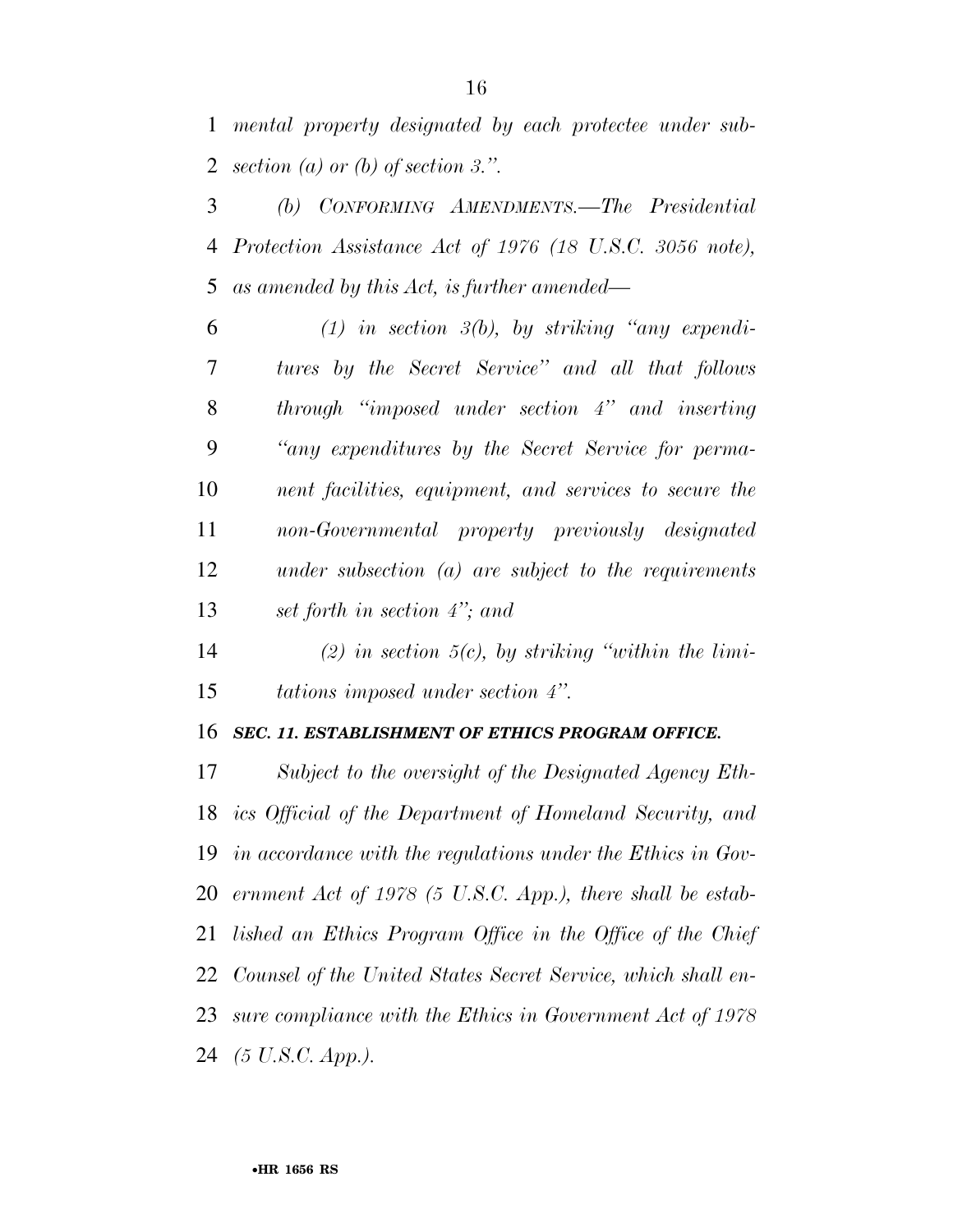#### *SEC. 12. REPORT ON IMPLEMENTATION.*

 *Not later than 2 years after the date of enactment of this Act, the Comptroller General of the United States shall submit a report to the Committee on Homeland Security and Governmental Affairs of the Senate, the Committee on the Judiciary of the Senate, the Committee on Oversight and Government Reform of the House of Representatives, the Committee on Homeland Security of the House of Rep- resentatives, and the Committee on the Judiciary of the House of Representatives, that contains a review of the im- plementation of this Act, and the amendments made by this Act, and an evaluation of the progress of the United States Secret Service in implementing recommendations outlined in the United States Secret Service Protective Mission Panel Report.*